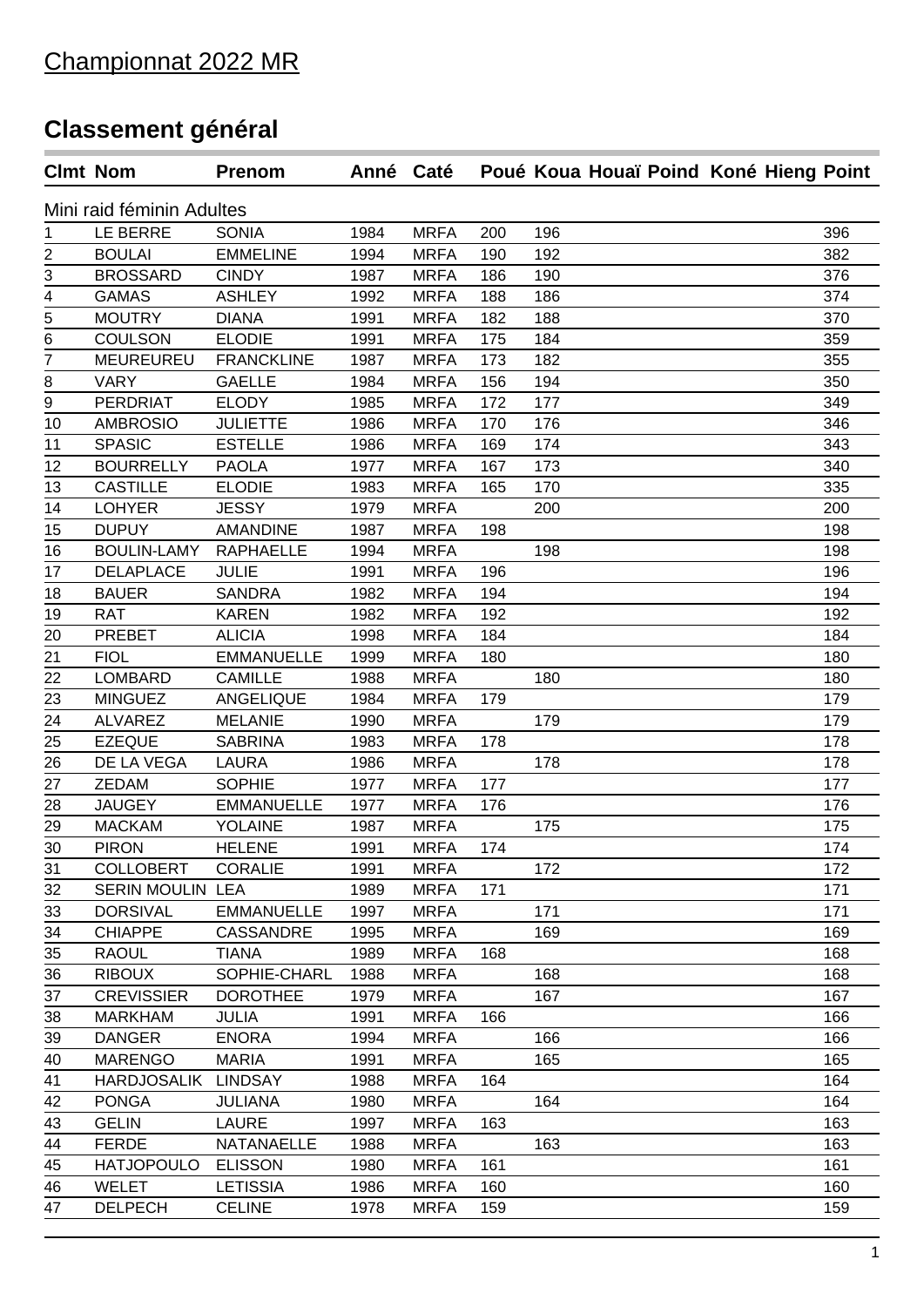## **Classement général**

|                | <b>Clmt Nom</b>             | <b>Prenom</b>        | Anné | Caté        |     |             |  | Poué Koua Houaï Poind Koné Hieng Point |  |
|----------------|-----------------------------|----------------------|------|-------------|-----|-------------|--|----------------------------------------|--|
| 48             | <b>MAURIN</b>               | <b>ALEXIA</b>        | 1992 | <b>MRFA</b> | 158 |             |  | 158                                    |  |
| 49             | <b>GRIMOULT</b>             | <b>MARIE</b>         | 1984 | <b>MRFA</b> | 157 |             |  | 157                                    |  |
| 50             | <b>GREGO</b>                | <b>DORIANE</b>       | 1993 | <b>MRFA</b> | 155 |             |  | 155                                    |  |
| 51             | <b>OUTI</b>                 | <b>NADEGE</b>        | 1984 | <b>MRFA</b> | 154 |             |  | 154                                    |  |
| 52             | <b>POADJA</b>               | <b>ROSARIA</b>       | 1986 | <b>MRFA</b> | 153 |             |  | 153                                    |  |
| 53             | <b>CREUSIER</b>             | <b>LUCIE</b>         | 1989 | <b>MRFA</b> | 152 |             |  | 152                                    |  |
| 54             | <b>NEAOUTYINE</b>           | <b>LEA</b>           | 1985 | <b>MRFA</b> | 151 |             |  | 151                                    |  |
| 55             | <b>COCHEREAU</b>            | <b>SARAH</b>         | 1978 | <b>MRFA</b> | 162 | $\mathbf 0$ |  | 162                                    |  |
|                | Mini raid féminin Jeunesse  |                      |      |             |     |             |  |                                        |  |
| 1              | <b>POUAPALE</b>             | <b>LEONTINE</b>      | 2006 | <b>MRFJ</b> | 200 |             |  | 200                                    |  |
|                | Mini raid Féminin Vétéran 1 |                      |      |             |     |             |  |                                        |  |
| 1              | <b>OUCHOT</b>               | <b>SABINE</b>        | 1970 | MRFV1       | 200 | 200         |  | 400                                    |  |
| $\overline{c}$ | <b>LETOCART</b>             | <b>CLARISSE</b>      | 1972 | MRFV1       | 192 | 190         |  | 382                                    |  |
| 3              | <b>HERLIN</b>               | <b>MIRENDA</b>       | 1976 | MRFV1       | 190 | 192         |  | 382                                    |  |
|                | LE CORRE                    | <b>CHRISTINE</b>     | 1967 | MRFV1       |     | 198         |  | 198                                    |  |
| $\frac{4}{5}$  | <b>CALAMIA</b>              | <b>ESTELLE</b>       | 1976 | MRFV1       | 196 |             |  | 196                                    |  |
| 6              | <b>BERTRAND</b>             | <b>CLAIRE</b>        | 1975 | MRFV1       |     | 196         |  | 196                                    |  |
| 7              | <b>LESEURRE</b>             | <b>SANDRA</b>        | 1971 | MRFV1       | 194 |             |  | 194                                    |  |
| $\bf 8$        | <b>LEFEBVRE</b>             | <b>JORDANE</b>       | 1975 | MRFV1       |     | 194         |  | 194                                    |  |
| 9              | ROTH-HEITZ                  | <b>MIREILLE</b>      | 1968 | MRFV1       | 188 |             |  | 188                                    |  |
| 10             | <b>SOUCHE</b>               | <b>AMELIE</b>        | 1976 | MRFV1       | 198 | $\mathbf 0$ |  | 198                                    |  |
|                |                             |                      |      |             |     |             |  |                                        |  |
|                | Mini raid Féminin Vétéran 2 |                      |      |             |     |             |  |                                        |  |
| 1              | <b>MARTINAIS</b>            | MARIE-PIERRE         | 1963 | MRFV2       | 200 | 200         |  | 400                                    |  |
| $\frac{2}{3}$  | <b>NICOLI</b>               | <b>BRIGITTE</b>      | 1961 | MRFV2       | 198 |             |  | 198                                    |  |
|                | <b>FOORD</b>                | <b>EVELYNE</b>       | 1954 | MRFV2       | 196 |             |  | 196                                    |  |
| 4              | <b>DECARA</b>               | <b>MICHELLE</b>      | 1960 | MRFV2       | 194 |             |  | 194                                    |  |
| 5              | <b>DUFOUR</b>               | <b>MYRIAM</b>        | 1960 | MRFV2       | 192 |             |  | 192                                    |  |
|                | Mini Raid masculin Adultes  |                      |      |             |     |             |  |                                        |  |
| $\mathbf 1$    | LE BOUVIER                  | <b>ADRIEN</b>        | 1986 | <b>MRHA</b> | 196 | 200         |  | 396                                    |  |
| 2              | <b>DORIRY</b>               | <b>VICTORIEN</b>     | 1987 | <b>MRHA</b> | 192 | 198         |  | 390                                    |  |
| 3              | <b>GEORGET</b>              | <b>STEPHANE</b>      | 1991 | <b>MRHA</b> | 186 | 196         |  | 382                                    |  |
| 4              | <b>BARTHELEMY</b>           | <b>STEPHANE</b>      | 1989 | <b>MRHA</b> | 179 | 190         |  | 369                                    |  |
| 5              | <b>FONROBERT</b>            | <b>CHARLY</b>        | 1981 | <b>MRHA</b> | 200 |             |  | 200                                    |  |
| 6              | <b>FELIZOT</b>              | <b>AXEL</b>          | 1992 | <b>MRHA</b> | 198 |             |  | 198                                    |  |
| 7              | <b>SONTAG</b>               | <b>IVO</b>           | 1977 | <b>MRHA</b> | 194 |             |  | 194                                    |  |
| 8              | <b>GENET</b>                | <b>JEAN FRANCOIS</b> | 1990 | <b>MRHA</b> | 0   | 194         |  | 194                                    |  |
| 9              | <b>HEIRICH</b>              | <b>JEAN BAPTISTE</b> | 1992 | <b>MRHA</b> |     | 192         |  | 192                                    |  |
| 10             | <b>DENIAU</b>               | <b>STEVE</b>         | 1987 | <b>MRHA</b> | 188 |             |  | 188                                    |  |
| 11             | <b>LAMBERT</b>              | <b>CEDRIC</b>        | 1988 | <b>MRHA</b> |     | 188         |  | 188                                    |  |
| 12             | <b>AURIAC</b>               | <b>THIBAUT</b>       | 1989 | <b>MRHA</b> |     | 186         |  | 186                                    |  |
| 13             | <b>CALES</b>                | <b>JOSEPH</b>        | 1988 | <b>MRHA</b> | 184 |             |  | 184                                    |  |
| 14             | <b>ZONGO</b>                | <b>PAUL</b>          | 1986 | <b>MRHA</b> |     | 184         |  | 184                                    |  |
| 15             | <b>DELAPLACE</b>            | <b>FLORENT</b>       | 1991 | <b>MRHA</b> | 182 |             |  | 182                                    |  |
| 16             | <b>PAILLANDI</b>            | <b>EVRICK</b>        | 1980 | <b>MRHA</b> |     | 182         |  | 182                                    |  |
| 17             | <b>ROBLOT</b>               | <b>PAUL</b>          | 1992 | <b>MRHA</b> | 180 |             |  | 180                                    |  |
| 18             | <b>RIPOLL</b>               | <b>ARTHUR</b>        | 1989 | <b>MRHA</b> |     | 180         |  | 180                                    |  |
|                |                             |                      |      |             |     |             |  |                                        |  |